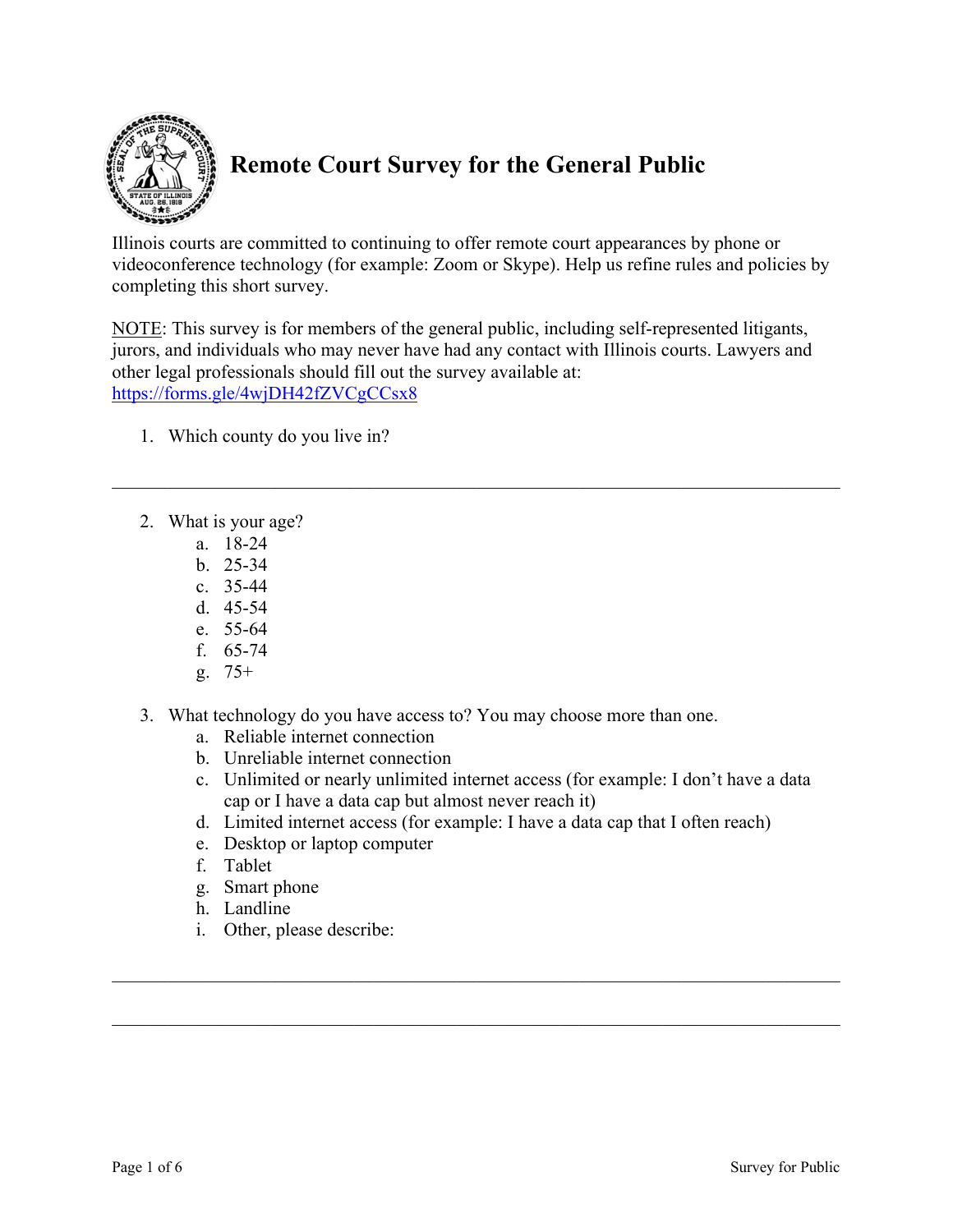- 4. Since March 2020, what videoconference technology (with both video and audio) have you used for meetings or appointments? You may choose more than one.
	- a. Zoom
	- b. Teams
	- c. WebEx
	- d. Skype
	- e. GoToMeeting
	- f. CourtCall
	- g. None
	- h. Other, please describe:
- 5. When using videoconference technology (with both video and audio) for a meeting or appointment, how comfortable do you feel?
	- a. Very comfortable
	- b. Somewhat comfortable
	- c. A little comfortable
	- d. Not at all comfortable
	- e. Not applicable
- 6. Have you ever had to go to court to:
	- a. Handle a parking/traffic ticket?
		- i. Yes
		- ii. No
	- b. Appear as a party to a family case (for example: divorce, child custody, child support)?
		- i. Yes
		- ii. No
	- c. Appear as a party to any other type of civil lawsuit (for example: small claims, eviction, foreclosure)?
		- i. Yes
		- ii. No
	- d. Appear as a party to a criminal case (for example: misdemeanor, felony)?
		- i. Yes
		- ii. No
	- e. Participate in any court case not as a party (for example: as a witness or family member)?
		- i. Yes
		- ii. No
	- f. Report for jury duty or serve on a jury?
		- i. Yes
		- ii. No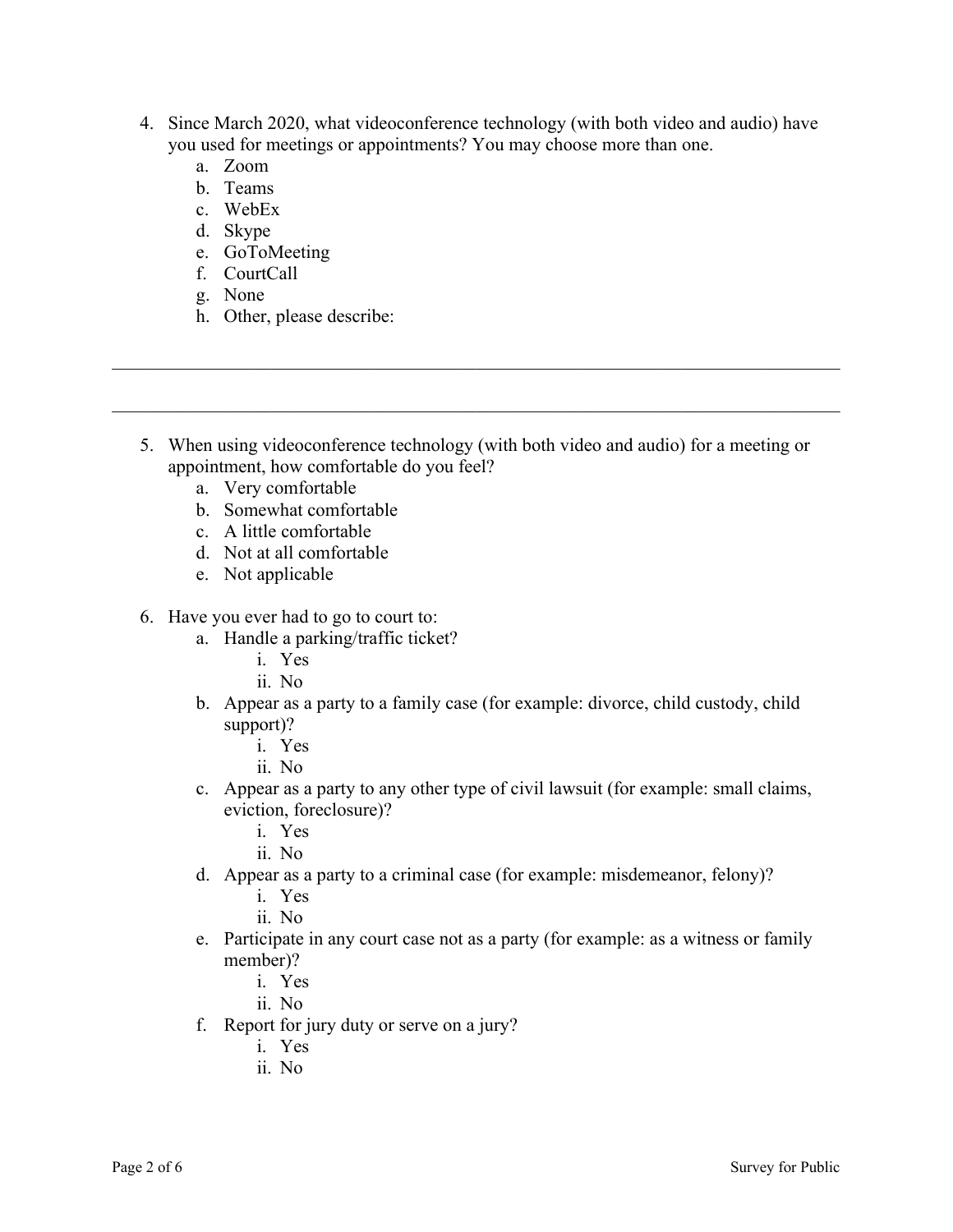- g. Other? Please describe:
- 7. Please tell us if you would face any of these problems if you had to attend court in-person at the courthouse. You may choose more than one.
	- a. Finding care for a child or family member
	- b. Time off work or school
	- c. Disability-related barriers
	- d. Distance to travel
	- e. Finding transportation
	- f. Public health concerns
	- g. None
	- h. Other, please describe:
- 8. Please tell us if you would face any of these problems if you had to attend court by phone or videoconference technology. You may select more than one.

 $\mathcal{L}_\mathcal{L} = \mathcal{L}_\mathcal{L} = \mathcal{L}_\mathcal{L} = \mathcal{L}_\mathcal{L} = \mathcal{L}_\mathcal{L} = \mathcal{L}_\mathcal{L} = \mathcal{L}_\mathcal{L} = \mathcal{L}_\mathcal{L} = \mathcal{L}_\mathcal{L} = \mathcal{L}_\mathcal{L} = \mathcal{L}_\mathcal{L} = \mathcal{L}_\mathcal{L} = \mathcal{L}_\mathcal{L} = \mathcal{L}_\mathcal{L} = \mathcal{L}_\mathcal{L} = \mathcal{L}_\mathcal{L} = \mathcal{L}_\mathcal{L}$ 

- a. Finding care for a child or family member
- b. Time off work or school
- c. Disability-related barriers
- d. No computer or smart phone
- e. Limited or no access to reliable internet
- f. Lack of experience or comfort using technology
- g. None
- h. Other, please describe:
- 9. Would you use videoconference technology to handle court business:
	- a. Reporting for jury screening?
		- i. Yes
		- ii. No
		- iii.It depends
	- b. Serving on a jury if selected?
		- i. Yes
		- ii. No
		- iii.It depends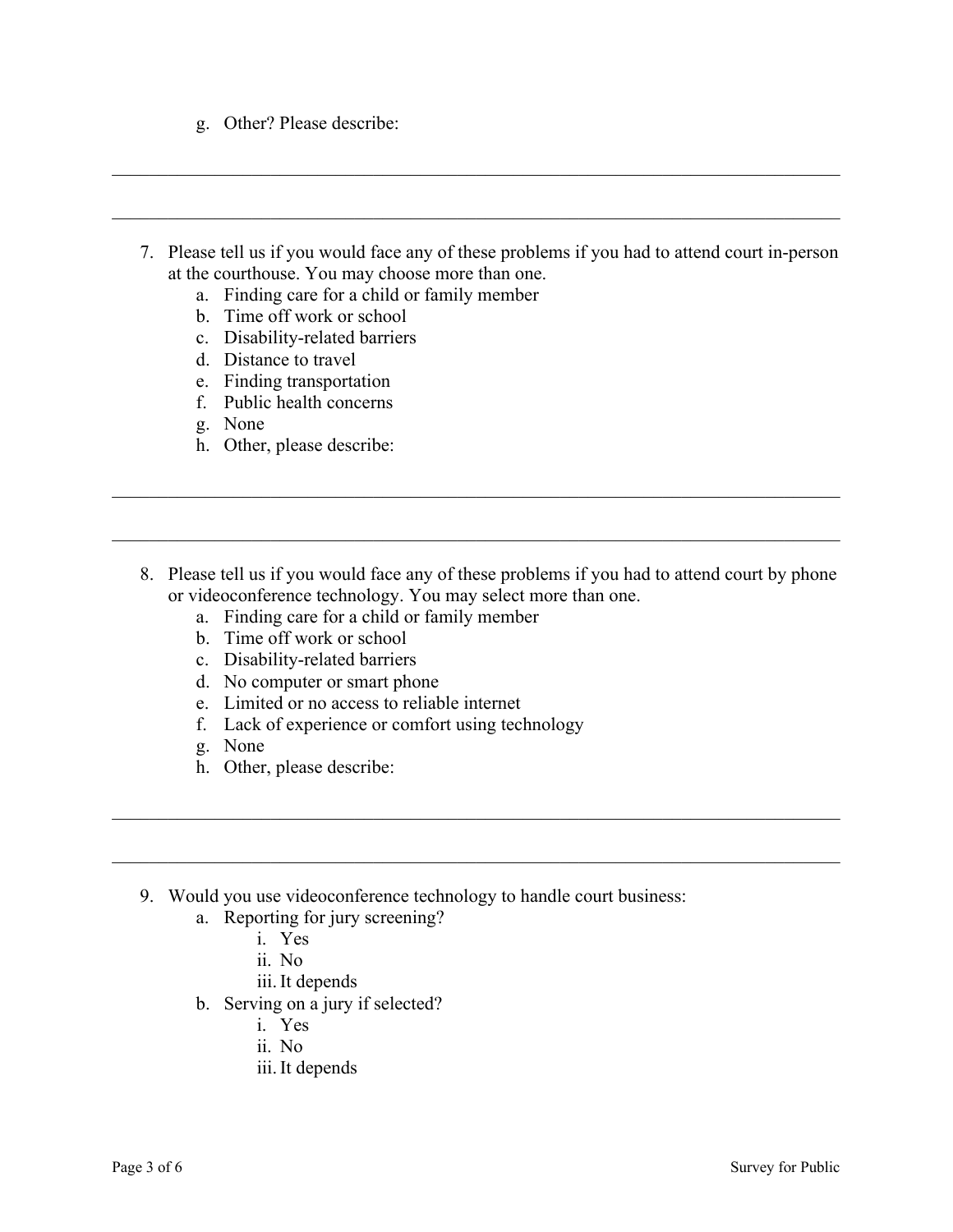- c. Attending an arbitration or mediation?
	- i. Yes
	- ii. No
	- iii.It depends
- d. Appearing for your own court case?
	- i. Yes
	- ii. No
	- iii.It depends
- e. If you answered "It depends" above, please explain here:

- 10. Tell us whether you would prefer to appear in-person at the courthouse or remotely by videoconference technology if you had a court case in the following types of cases:
	- a. Child custody
		- i. Remotely by videoconference technology
		- ii. In-person at the courthouse
	- b. Divorce
		- i. Remotely by videoconference technology
		- ii. In-person at the courthouse
	- c. Eviction
		- i. Remotely by videoconference technology
		- ii. In-person at the courthouse
	- d. Small claims
		- i. Remotely by videoconference technology
		- ii. In-person at the courthouse
	- e. Consumer debt
		- i. Remotely by videoconference technology
		- ii. In-person at the courthouse
	- f. Probate and estate
		- i. Remotely by videoconference technology
		- ii. In-person at the courthouse
	- g. Order of protection or other domestic violence related case
		- i. Remotely by videoconference technology
		- ii. In-person at the courthouse
	- h. Criminal case
		- i. Remotely by videoconference technology
		- ii. In-person at the courthouse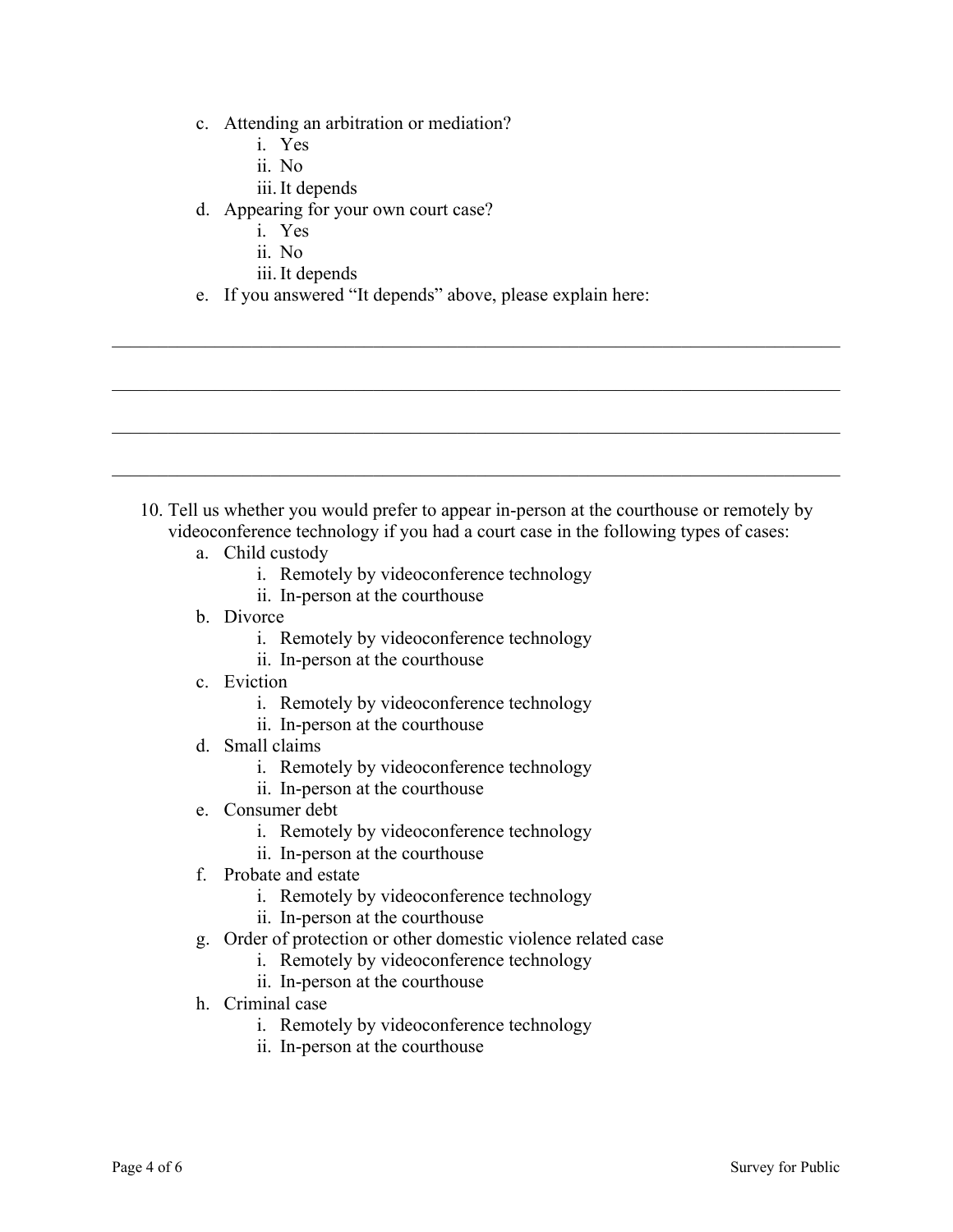- i. Traffic ticket
	- i. Remotely by videoconference technology
	- ii. In-person at the courthouse
- j. Juvenile case
	- i. Remotely by videoconference technology
	- ii. In-person at the courthouse
- 11. Would you feel like you were at a disadvantage if:
	- a. You appeared for a court case by phone (with audio only) and the other side of the case appeared by videoconference technology (with both video and audio)?
		- i. Yes
		- ii. No
		- iii.I don't know
	- b. You appeared for a court case by phone (with audio only) and the other side of the case appeared in-person at the courthouse?
		- i. Yes
		- ii. No
		- iii.I don't know
	- c. You appeared for a court case by videoconference technology (with both video and audio) and the other side of the case appeared in-person at the courthouse?
		- i. Yes
		- ii. No
		- iii.I don't know
- 12. If you answered yes to any of the above, please explain why you would feel disadvantaged?

13. Since March 2020, have you attended a court hearing using videoconference technology (with both video and audio) or by phone (with audio only)? You may choose more than one.

 $\_$  , and the set of the set of the set of the set of the set of the set of the set of the set of the set of the set of the set of the set of the set of the set of the set of the set of the set of the set of the set of th

- a. Yes, using a videoconference technology (with both video and audio)
- b. Yes, using a phone (with audio only)
- c. Yes, using both a videoconference technology (with both video and audio) and a phone (with audio only)
- d. No